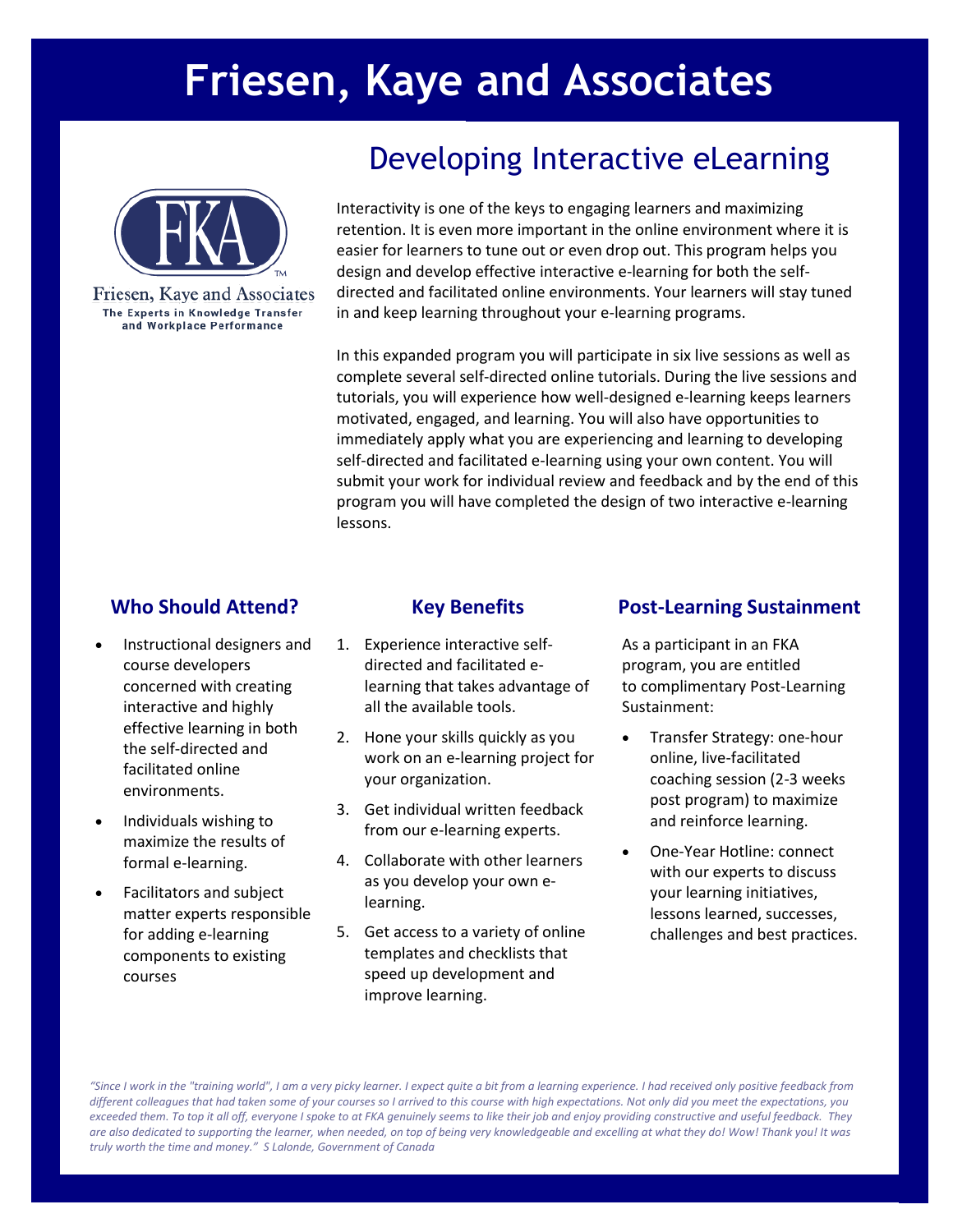# **Developing Interactive eLearning**

# **Objectives**

# **Foundations of Interactive Instructional Design**

- Identify when to use each type of interactivity.
- Incorporate adult learning principles into course design.
- Identify key activities of the FKA Instructional Systems Design methodology.
- Apply the Systematic Learning Process to maximize learning.
- Plan how to maximize retention.
- Establish initial motivation and maintain ongoing motivation.
- Determine when e-learning is an appropriate choice.
- Choose population factors for analysis.
- Develop a Model of Performance.
- Write effective lesson objectives.
- Align test for understanding questions with objectives.
- Describe strategies to overcome barriers to elearning.

### **Developing Interactive Self-Directed eLearning**

- Identify common weaknesses in learning interactions.
- Design strong interactions that promote learning.
- Plan the program structure and navigation paths.
- Identify how self-directed lessons may be made adaptive.
- Design a basic lesson.
- Create a storyboard.

#### **Developing Interactive Virtual Classes**

- Select the most appropriate capabilities for a variety of online activities.
- Describe strategies to promote interaction.
- Choose and adapt presentation methods to the virtual environment.
- Implement effective questions to develop content and test for understanding.
- Adapt application and feedback methods for blended solutions.
- Develop facilitator notes for a virtual lesson.